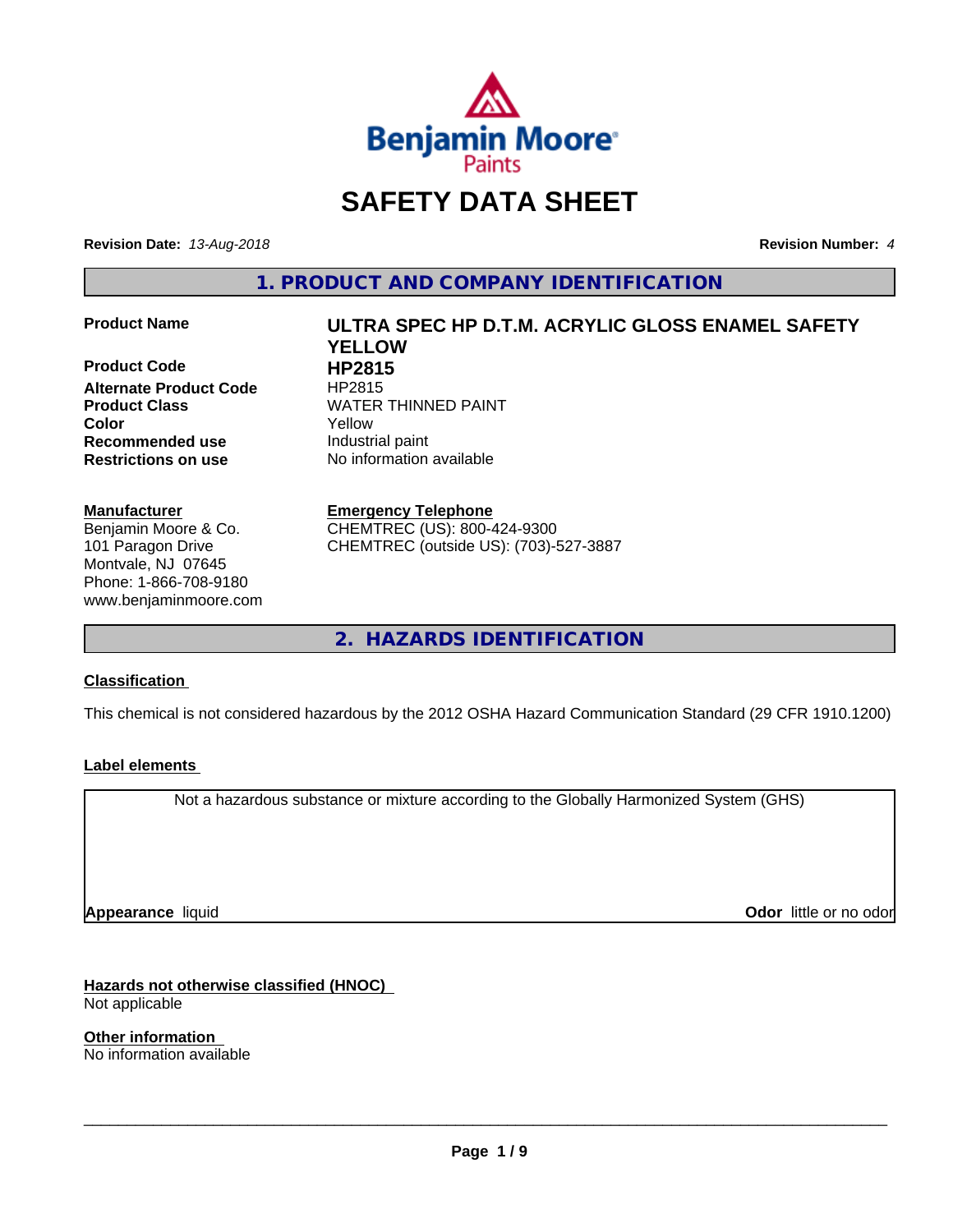# **3. COMPOSITION INFORMATION ON COMPONENTS**

| <b>Chemical name</b>                                        | <b>CAS No.</b>                     | - 0<br>Weight-"<br>- 70 |
|-------------------------------------------------------------|------------------------------------|-------------------------|
| $-1$<br>ı dioxide<br>⊺ıtanıum                               | -<br>$\sim$<br>3463<br>. ח-ר<br>ັບ |                         |
| <br>?4-trimethyl-」<br>l diisobutvrate<br>3-propanediol<br>. | 6846-50-0                          |                         |

|                                                  | 4. FIRST AID MEASURES                                                                                    |
|--------------------------------------------------|----------------------------------------------------------------------------------------------------------|
| <b>General Advice</b>                            | No hazards which require special first aid measures.                                                     |
| <b>Eye Contact</b>                               | Rinse thoroughly with plenty of water for at least 15 minutes and consult a<br>physician.                |
| <b>Skin Contact</b>                              | Wash off immediately with soap and plenty of water while removing all<br>contaminated clothes and shoes. |
| <b>Inhalation</b>                                | Move to fresh air. If symptoms persist, call a physician.                                                |
| Ingestion                                        | Clean mouth with water and afterwards drink plenty of water. Consult a physician<br>if necessary.        |
| <b>Most Important</b><br><b>Symptoms/Effects</b> | None known.                                                                                              |
| <b>Notes To Physician</b>                        | Treat symptomatically.                                                                                   |

**5. FIRE-FIGHTING MEASURES**

| <b>Suitable Extinguishing Media</b>                                              | Use extinguishing measures that are appropriate to local<br>circumstances and the surrounding environment.                                   |
|----------------------------------------------------------------------------------|----------------------------------------------------------------------------------------------------------------------------------------------|
| <b>Protective Equipment And Precautions For</b><br><b>Firefighters</b>           | As in any fire, wear self-contained breathing apparatus<br>pressure-demand, MSHA/NIOSH (approved or equivalent)<br>and full protective gear. |
| <b>Specific Hazards Arising From The Chemical</b>                                | Closed containers may rupture if exposed to fire or<br>extreme heat.                                                                         |
| <b>Sensitivity To Mechanical Impact</b>                                          | No.                                                                                                                                          |
| <b>Sensitivity To Static Discharge</b>                                           | No.                                                                                                                                          |
| <b>Flash Point Data</b><br>Flash Point (°F)<br>Flash Point (°C)<br><b>Method</b> | 250<br>121<br><b>PMCC</b>                                                                                                                    |
| <b>Flammability Limits In Air</b>                                                |                                                                                                                                              |
| Lower flammability limit:<br><b>Upper flammability limit:</b>                    | Not applicable<br>Not applicable                                                                                                             |
|                                                                                  |                                                                                                                                              |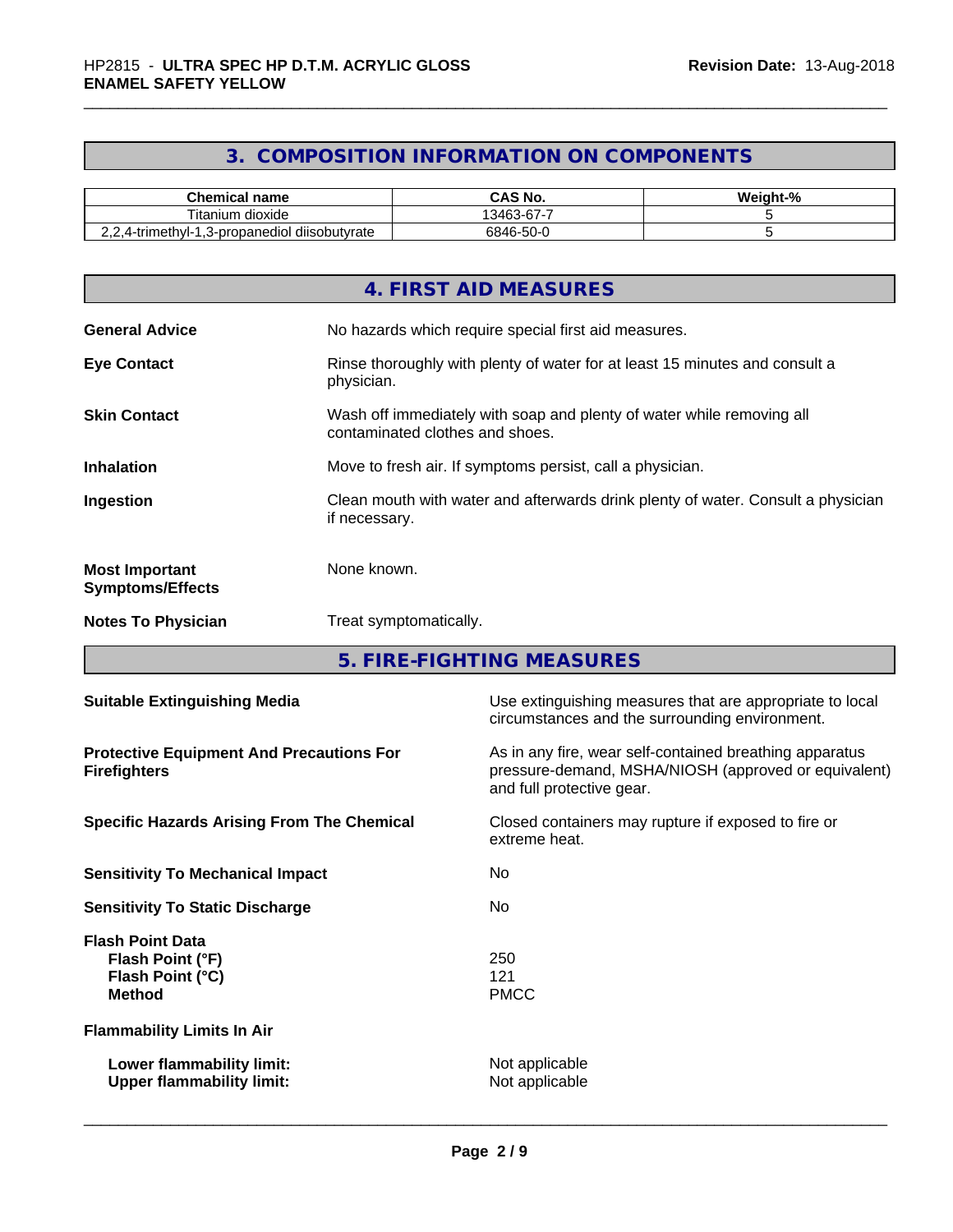| NFPA                                    | Health: | <b>Flammability:</b> 1 | <b>Instability: 0</b> | <b>Special: Not Applicable</b> |
|-----------------------------------------|---------|------------------------|-----------------------|--------------------------------|
| <b>NFPA Legend</b><br>0 - Not Hazardous |         |                        |                       |                                |

- 1 Slightly
- 2 Moderate
- 
- 3 High
- 4 Severe

*The ratings assigned are only suggested ratings, the contractor/employer has ultimate responsibilities for NFPA ratings where this system is used.*

*Additional information regarding the NFPA rating system is available from the National Fire Protection Agency (NFPA) at www.nfpa.org.*

|                                  | 6. ACCIDENTAL RELEASE MEASURES                                                                                                                                                   |
|----------------------------------|----------------------------------------------------------------------------------------------------------------------------------------------------------------------------------|
| <b>Personal Precautions</b>      | Avoid contact with skin, eyes and clothing. Ensure adequate ventilation.                                                                                                         |
| <b>Other Information</b>         | Prevent further leakage or spillage if safe to do so.                                                                                                                            |
| <b>Environmental precautions</b> | See Section 12 for additional Ecological Information.                                                                                                                            |
| <b>Methods for Cleaning Up</b>   | Soak up with inert absorbent material. Sweep up and shovel into suitable<br>containers for disposal.                                                                             |
|                                  | 7. HANDLING AND STORAGE                                                                                                                                                          |
| Handling                         | Avoid contact with skin, eyes and clothing. Avoid breathing vapors, spray mists or<br>sanding dust. In case of insufficient ventilation, wear suitable respiratory<br>equipment. |
| <b>Storage</b>                   | Keep container tightly closed. Keep out of the reach of children.                                                                                                                |
| <b>Incompatible Materials</b>    | No information available                                                                                                                                                         |

# **8. EXPOSURE CONTROLS/PERSONAL PROTECTION**

#### **Exposure Limits**

| Chemical name            | <b>ACGIH T'</b>                   | <b>DE</b><br>n<br>$\blacksquare$<br>-- |
|--------------------------|-----------------------------------|----------------------------------------|
| --<br>dioxide<br>ıtanıum | "WA<br>$m \alpha/m$<br>، اسا<br>v | T111<br>malm.<br>ונטו<br>.             |

#### **Legend**

ACGIH - American Conference of Governmental Industrial Hygienists Exposure Limits OSHA - Occupational Safety & Health Administration Exposure Limits N/E - Not Established

| <b>Engineering Measures</b> | Ensure adequate ventilation, especially in confined areas. |
|-----------------------------|------------------------------------------------------------|
|-----------------------------|------------------------------------------------------------|

| <b>Personal Protective Equipment</b> |                                                                          |
|--------------------------------------|--------------------------------------------------------------------------|
| <b>Eye/Face Protection</b>           | Safety glasses with side-shields.                                        |
| <b>Skin Protection</b>               | Protective gloves and impervious clothing.                               |
| <b>Respiratory Protection</b>        | In case of insufficient ventilation wear suitable respiratory equipment. |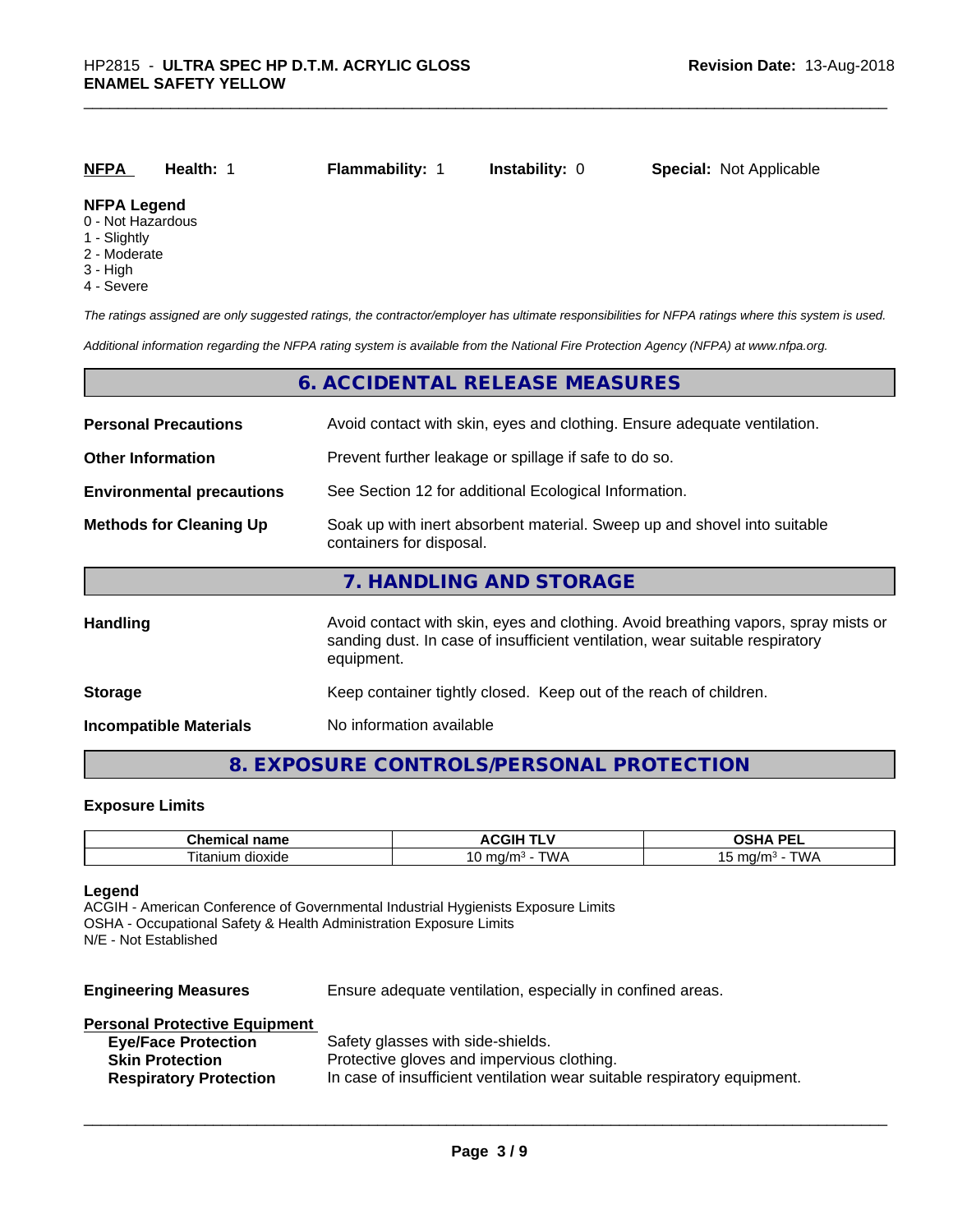**Hygiene Measures** Avoid contact with skin, eyes and clothing. Remove and wash contaminated clothing before re-use. Wash thoroughly after handling.

# **9. PHYSICAL AND CHEMICAL PROPERTIES**

**Appearance** liquid **Odor** little or no odor **Odor Threshold**<br> **Density (Ibs/gal)**<br> **Density (Ibs/gal)**<br>
2.8 - 9.2 **Density (lbs/gal)** 8.8 - 9.2<br> **Specific Gravity** 8.8 - 1.10 **Specific Gravity pH**<br>
Viscosity (cps) The Contract of the Contract of the Viscosity (cps) and Viscosity (cps) **Solubility(ies)** No information available **Water solubility Mater Solubility**<br> **Evaporation Rate** Mate No information available **Vapor pressure @20 °C (kPa)** No information available **Vapor density**<br> **We Solids**<br>
We Solid Wit, % Solids
25 - 45 **Wt. % Solids Vol. % Solids** 30 - 40 **Wt. % Volatiles** 55 - 65 **Vol. % Volatiles** 60 - 70 **VOC Regulatory Limit (g/L)** < 150 **Boiling Point (°F)** 212 **Boiling Point (°C)** 100 **Freezing Point (°F)** 32 **Freezing Point (°C)** 0 **Flash Point (°F)** 250 **Flash Point (°C)** 121<br> **Method** PMCC **Method** PMCC **Flammability (solid, gas)** Not applicable **Upper flammability limit:**<br> **Lower flammability limit:**<br>
Not applicable<br>
Not applicable **Lower flammability limit: Autoignition Temperature (°F)** No information available **Autoignition Temperature (°C)** No information available **Decomposition Temperature (°F)** No information available **Decomposition Temperature (°C)**<br> **Partition coefficient**<br> **Partition coefficient**<br> **No** information available

**Viscosity (cps)** No information available **Evaporation Rate** No information available **No information available** 

# **10. STABILITY AND REACTIVITY**

| <b>Reactivity</b>                         | Not Applicable                           |
|-------------------------------------------|------------------------------------------|
| <b>Chemical Stability</b>                 | Stable under normal conditions.          |
| <b>Conditions to avoid</b>                | Prevent from freezing.                   |
| <b>Incompatible Materials</b>             | No materials to be especially mentioned. |
| <b>Hazardous Decomposition Products</b>   | None under normal use.                   |
| <b>Possibility of hazardous reactions</b> | None under normal conditions of use.     |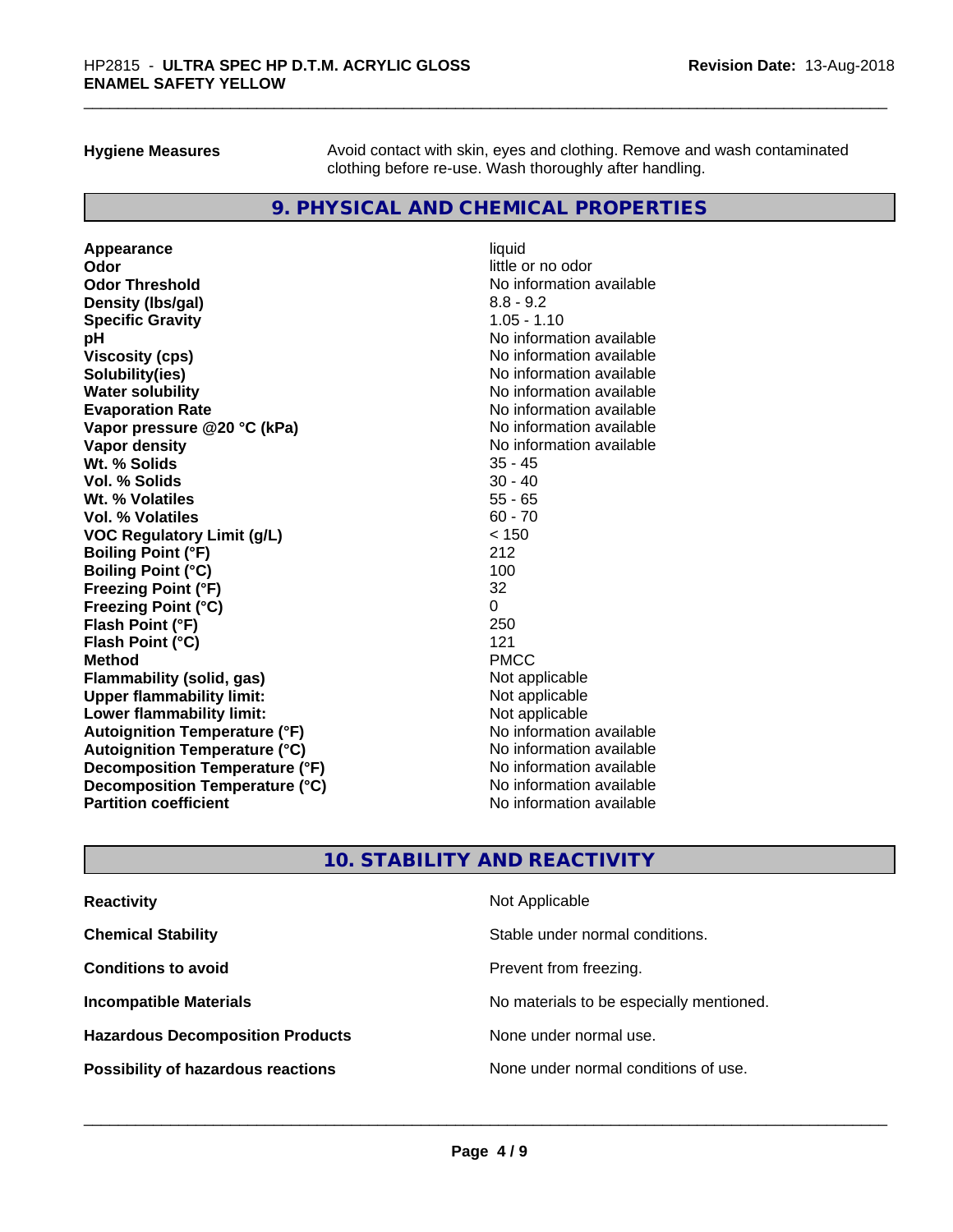# **11. TOXICOLOGICAL INFORMATION**

| <b>Product Information</b>                                                                                                                                                                                                                                                                                                                                                                                              |                                                                                                                                                                                                                                                                                                                                                                                                                                                                                                                                                                                  |             |            |             |  |
|-------------------------------------------------------------------------------------------------------------------------------------------------------------------------------------------------------------------------------------------------------------------------------------------------------------------------------------------------------------------------------------------------------------------------|----------------------------------------------------------------------------------------------------------------------------------------------------------------------------------------------------------------------------------------------------------------------------------------------------------------------------------------------------------------------------------------------------------------------------------------------------------------------------------------------------------------------------------------------------------------------------------|-------------|------------|-------------|--|
| Information on likely routes of exposure                                                                                                                                                                                                                                                                                                                                                                                |                                                                                                                                                                                                                                                                                                                                                                                                                                                                                                                                                                                  |             |            |             |  |
| <b>Principal Routes of Exposure</b>                                                                                                                                                                                                                                                                                                                                                                                     | Eye contact, skin contact and inhalation.                                                                                                                                                                                                                                                                                                                                                                                                                                                                                                                                        |             |            |             |  |
| <b>Acute Toxicity</b>                                                                                                                                                                                                                                                                                                                                                                                                   |                                                                                                                                                                                                                                                                                                                                                                                                                                                                                                                                                                                  |             |            |             |  |
| <b>Product Information</b>                                                                                                                                                                                                                                                                                                                                                                                              | No information available                                                                                                                                                                                                                                                                                                                                                                                                                                                                                                                                                         |             |            |             |  |
| Symptoms related to the physical, chemical and toxicological characteristics                                                                                                                                                                                                                                                                                                                                            |                                                                                                                                                                                                                                                                                                                                                                                                                                                                                                                                                                                  |             |            |             |  |
| <b>Symptoms</b>                                                                                                                                                                                                                                                                                                                                                                                                         | No information available                                                                                                                                                                                                                                                                                                                                                                                                                                                                                                                                                         |             |            |             |  |
| Delayed and immediate effects as well as chronic effects from short and long-term exposure                                                                                                                                                                                                                                                                                                                              |                                                                                                                                                                                                                                                                                                                                                                                                                                                                                                                                                                                  |             |            |             |  |
| Eye contact<br><b>Skin contact</b><br><b>Inhalation</b><br>Ingestion<br><b>Sensitization</b><br><b>Neurological Effects</b><br><b>Mutagenic Effects</b><br><b>Reproductive Effects</b><br><b>Developmental Effects</b><br><b>Target organ effects</b><br><b>STOT - single exposure</b><br><b>STOT - repeated exposure</b><br>Other adverse effects<br><b>Aspiration Hazard</b><br><b>Numerical measures of toxicity</b> | May cause slight irritation.<br>Substance may cause slight skin irritation. Prolonged or repeated contact may dry<br>skin and cause irritation.<br>May cause irritation of respiratory tract.<br>Ingestion may cause gastrointestinal irritation, nausea, vomiting and diarrhea.<br>No information available<br>No information available.<br>No information available.<br>No information available.<br>No information available.<br>No information available.<br>No information available.<br>No information available.<br>No information available.<br>No information available |             |            |             |  |
| The following values are calculated based on chapter 3.1 of the GHS document<br><b>ATEmix (oral)</b>                                                                                                                                                                                                                                                                                                                    | 48705 mg/kg                                                                                                                                                                                                                                                                                                                                                                                                                                                                                                                                                                      |             |            |             |  |
| <b>ATEmix (dermal)</b>                                                                                                                                                                                                                                                                                                                                                                                                  | 194319                                                                                                                                                                                                                                                                                                                                                                                                                                                                                                                                                                           |             |            |             |  |
| <b>Component Information</b>                                                                                                                                                                                                                                                                                                                                                                                            |                                                                                                                                                                                                                                                                                                                                                                                                                                                                                                                                                                                  |             |            |             |  |
| Titanium dioxide<br>LD50 Oral: > 10000 mg/kg (Rat)<br>2,2,4-trimethyl-1,3-propanediol diisobutyrate<br>LD50 Oral: > 3,200 mg/kg (Rat) vendor data<br>LC50 Inhalation (Vapor): $> 5.3$ mg/L (Rat)<br>Carcinogenicity<br>The information below indicates whether each agency has listed any ingredient as a carcinogen:.                                                                                                  |                                                                                                                                                                                                                                                                                                                                                                                                                                                                                                                                                                                  |             |            |             |  |
| <b>Chemical name</b>                                                                                                                                                                                                                                                                                                                                                                                                    |                                                                                                                                                                                                                                                                                                                                                                                                                                                                                                                                                                                  | <b>IARC</b> | <b>NTP</b> | <b>OSHA</b> |  |
|                                                                                                                                                                                                                                                                                                                                                                                                                         |                                                                                                                                                                                                                                                                                                                                                                                                                                                                                                                                                                                  |             |            |             |  |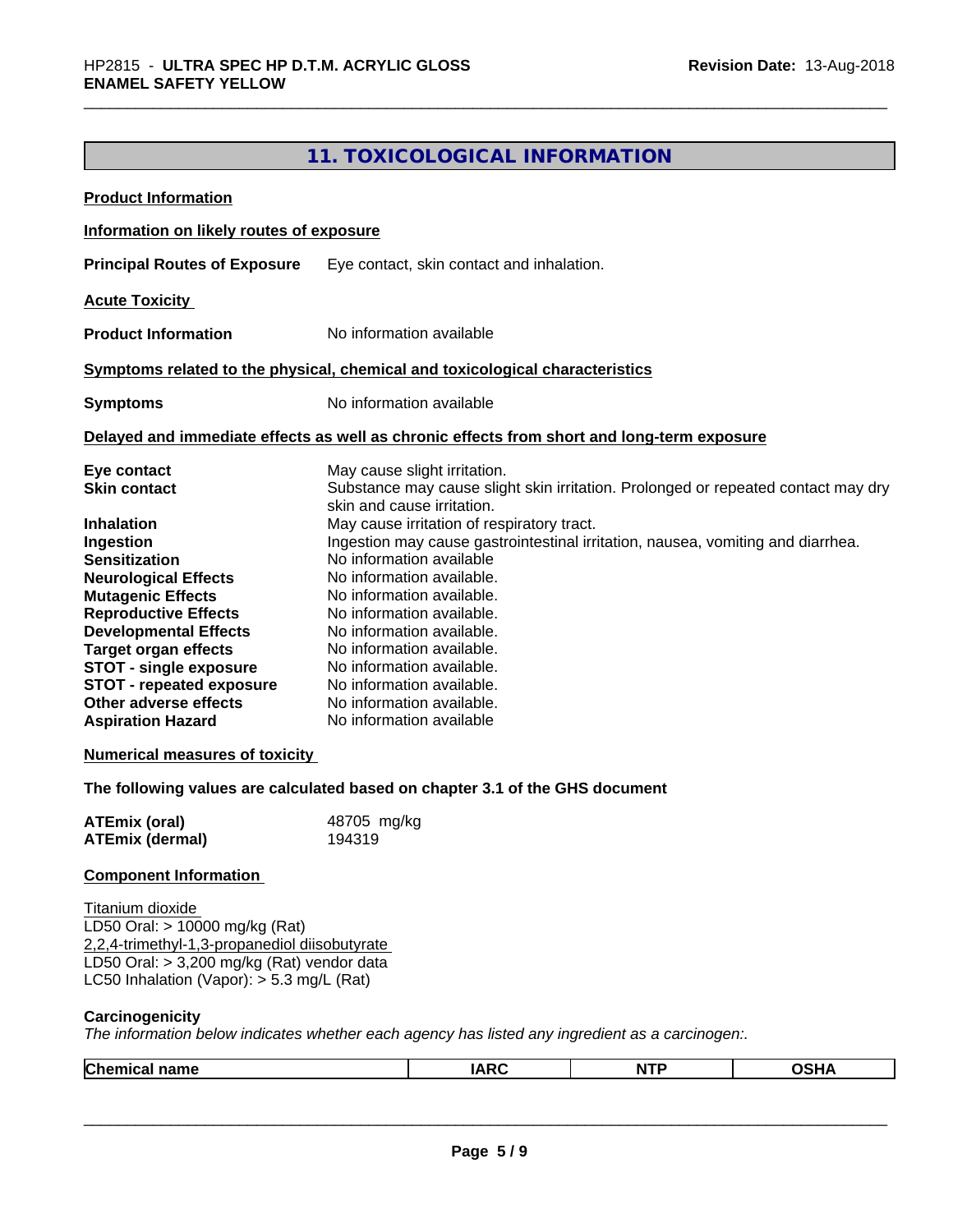|                               | <br>ם מ<br>ssible<br>⊣umar<br>--                   | Listed |
|-------------------------------|----------------------------------------------------|--------|
| .<br><br>dioxide<br>1 Itanium | <b>Prcinc</b><br>ıoaen<br>$\overline{\phantom{a}}$ |        |

• Although IARC has classified titanium dioxide as possibly carcinogenic to humans (2B), their summary concludes: "No significant exposure to titanium dioxide is thought to occur during the use of products in which titanium dioxide is bound to other materials, such as paint."

#### **Legend**

IARC - International Agency for Research on Cancer NTP - National Toxicity Program OSHA - Occupational Safety & Health Administration

**12. ECOLOGICAL INFORMATION**

### **Ecotoxicity Effects**

The environmental impact of this product has not been fully investigated.

#### **Product Information**

#### **Acute Toxicity to Fish**

No information available

#### **Acute Toxicity to Aquatic Invertebrates**

No information available

#### **Acute Toxicity to Aquatic Plants**

No information available

#### **Persistence / Degradability**

No information available.

#### **Bioaccumulation**

No information available.

#### **Mobility in Environmental Media**

No information available.

#### **Ozone**

No information available

#### **Component Information**

#### **Acute Toxicity to Fish**

Titanium dioxide  $LC50:$  > 1000 mg/L (Fathead Minnow - 96 hr.)

#### **Acute Toxicity to Aquatic Invertebrates**

No information available

#### **Acute Toxicity to Aquatic Plants**

No information available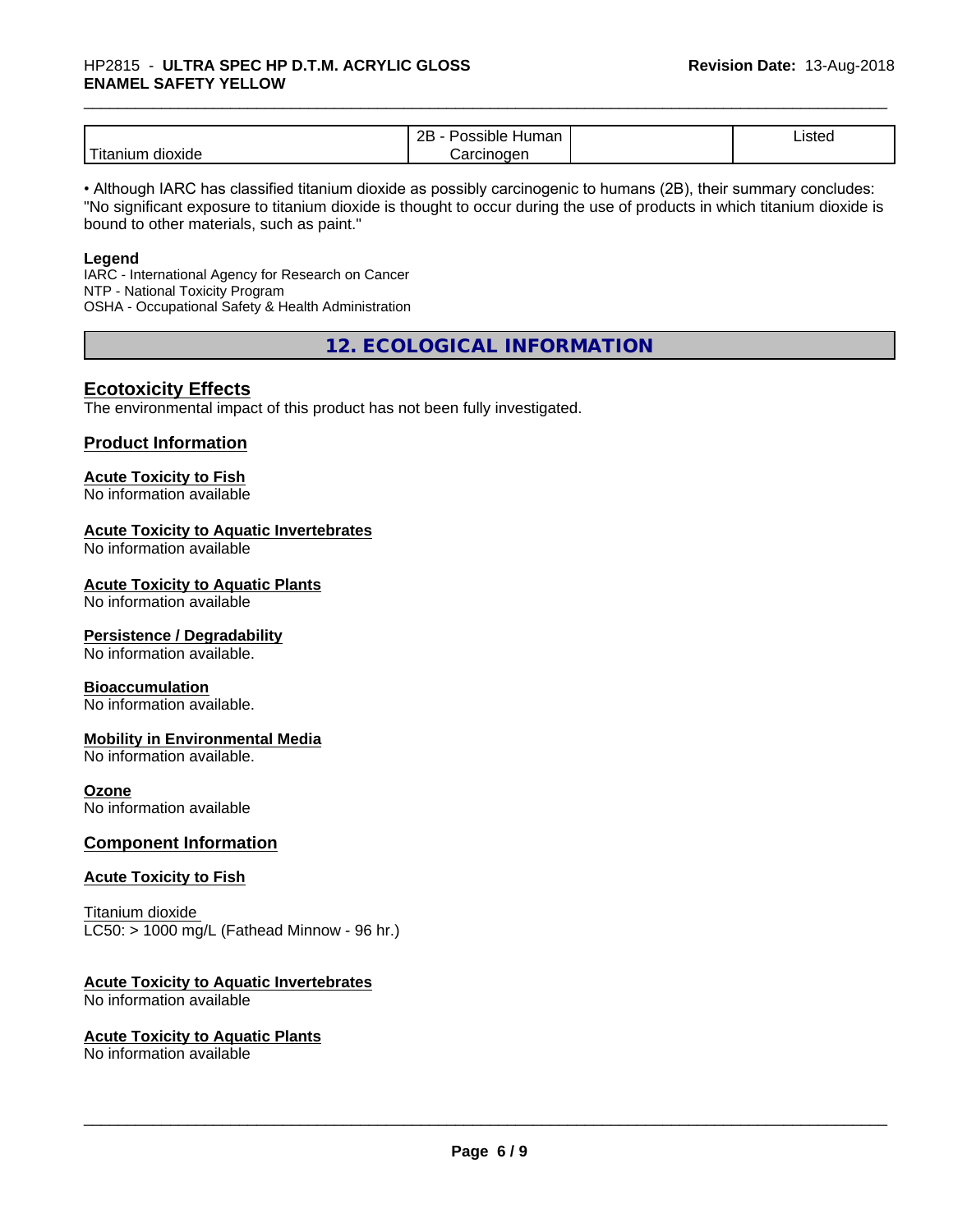|                              | 13. DISPOSAL CONSIDERATIONS                                                                                                                                                                                               |
|------------------------------|---------------------------------------------------------------------------------------------------------------------------------------------------------------------------------------------------------------------------|
| <b>Waste Disposal Method</b> | Dispose of in accordance with federal, state, and local regulations. Local<br>requirements may vary, consult your sanitation department or state-designated<br>environmental protection agency for more disposal options. |
|                              | <b>14. TRANSPORT INFORMATION</b>                                                                                                                                                                                          |
| <b>DOT</b>                   | Not regulated                                                                                                                                                                                                             |
| <b>ICAO/IATA</b>             | Not regulated                                                                                                                                                                                                             |
| <b>IMDG/IMO</b>              | Not regulated                                                                                                                                                                                                             |
|                              | <b>15. REGULATORY INFORMATION</b>                                                                                                                                                                                         |

### **International Inventories**

| <b>TSCA: United States</b> | Yes - All components are listed or exempt. |
|----------------------------|--------------------------------------------|
| <b>DSL: Canada</b>         | Yes - All components are listed or exempt. |

#### **Federal Regulations**

#### **SARA 311/312 hazardous categorization**

| Acute health hazard               | Nο |
|-----------------------------------|----|
| Chronic Health Hazard             | Nο |
| Fire hazard                       | Nο |
| Sudden release of pressure hazard | Nο |
| Reactive Hazard                   | Nο |

#### **SARA 313**

Section 313 of Title III of the Superfund Amendments and Reauthorization Act of 1986 (SARA). This product contains a chemical or chemicals which are subject to the reporting requirements of the Act and Title 40 of the Code of Federal Regulations, Part 372:

*None*

**Clean Air Act,Section 112 Hazardous Air Pollutants (HAPs) (see 40 CFR 61)**

This product contains the following HAPs:

*None*

# **US State Regulations**

#### **California Proposition 65**

**A** WARNING: Cancer and Reproductive Harm– www.P65warnings.ca.gov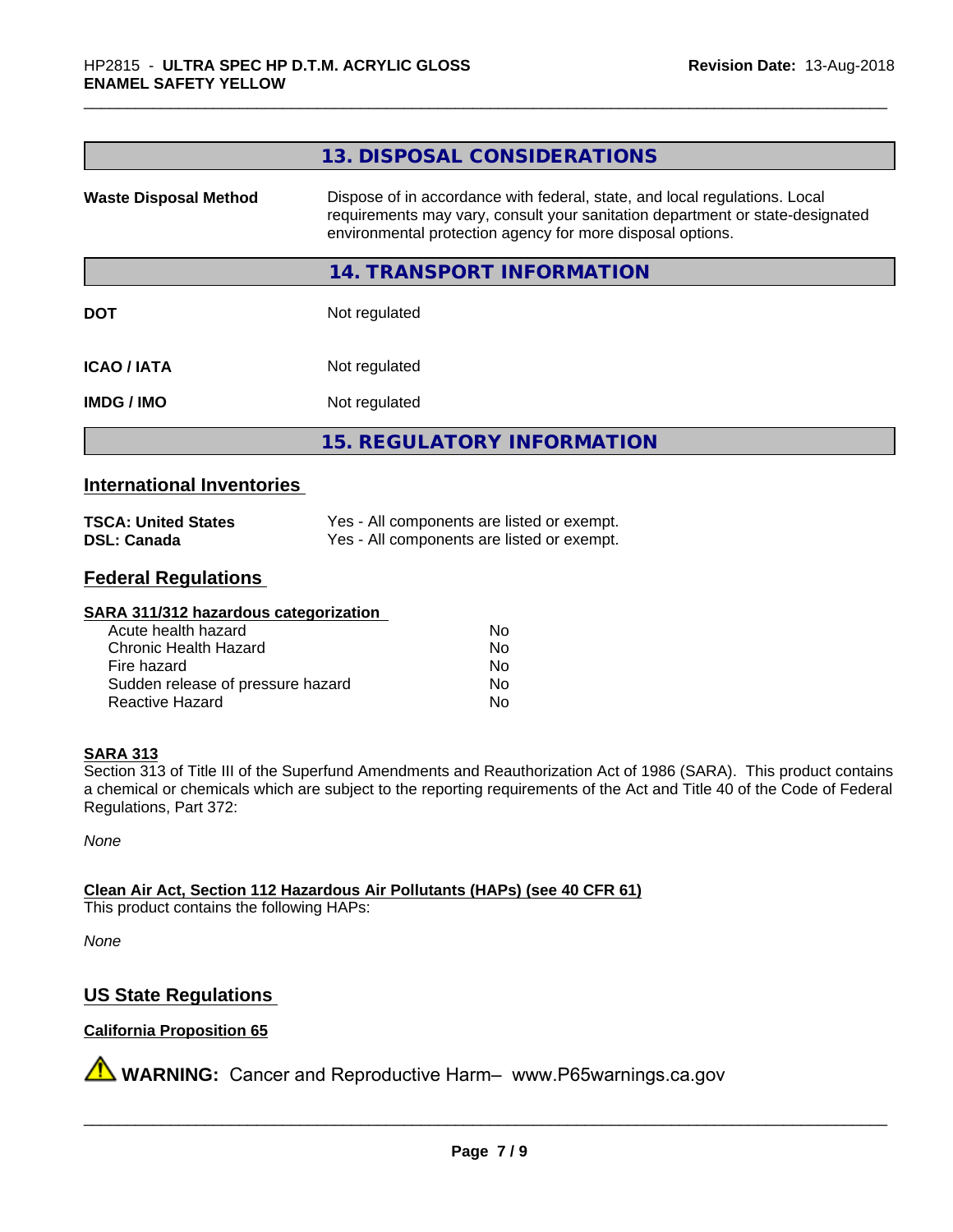#### **State Right-to-Know**

| $-$<br>Chemical<br>$ -$<br>name   | wa<br> | <b>AFCAU</b><br>Ne\<br><br>$-1$ | . |
|-----------------------------------|--------|---------------------------------|---|
| --<br>dioxide<br><br>ıtanı<br>ur. |        |                                 |   |

#### **Legend**

X - Listed

| <b>16. OTHER INFORMATION</b>                                                                                                                                                                                |           |                                                                            |                      |                                                                                                                                               |  |
|-------------------------------------------------------------------------------------------------------------------------------------------------------------------------------------------------------------|-----------|----------------------------------------------------------------------------|----------------------|-----------------------------------------------------------------------------------------------------------------------------------------------|--|
| HMIS -                                                                                                                                                                                                      | Health: 1 | <b>Flammability: 1</b>                                                     | <b>Reactivity: 0</b> | $PPE: -$                                                                                                                                      |  |
| <b>HMIS Legend</b><br>0 - Minimal Hazard<br>1 - Slight Hazard<br>2 - Moderate Hazard<br>3 - Serious Hazard<br>4 - Severe Hazard<br>* - Chronic Hazard<br>present under the actual normal conditions of use. |           | X - Consult your supervisor or S.O.P. for "Special" handling instructions. |                      | Note: The PPE rating has intentionally been left blank. Choose appropriate PPE that will protect employees from the hazards the material will |  |

*Caution: HMISÒ ratings are based on a 0-4 rating scale, with 0 representing minimal hazards or risks, and 4 representing significant hazards or risks. Although HMISÒ ratings are not required on MSDSs under 29 CFR 1910.1200, the preparer, has chosen to provide them. HMISÒ ratings are to be used only in conjunction with a fully implemented HMISÒ program by workers who have received appropriate HMISÒ training. HMISÒ is a registered trade and service mark of the NPCA. HMISÒ materials may be purchased exclusively from J. J. Keller (800) 327-6868.*

 **WARNING!** If you scrape, sand, or remove old paint, you may release lead dust. LEAD IS TOXIC. EXPOSURE TO LEAD DUST CAN CAUSE SERIOUS ILLNESS, SUCH AS BRAIN DAMAGE, ESPECIALLY IN CHILDREN. PREGNANT WOMEN SHOULD ALSO AVOID EXPOSURE.Wear a NIOSH approved respirator to control lead exposure. Clean up carefully with a HEPA vacuum and a wet mop. Before you start, find out how to protect yourself and your family by contacting the National Lead Information Hotline at 1-800-424-LEAD or log on to www.epa.gov/lead.

| <b>Prepared By</b>      | <b>Product Stewardship Department</b><br>Benjamin Moore & Co.<br>101 Paragon Drive<br>Montvale, NJ 07645<br>800-225-5554 |
|-------------------------|--------------------------------------------------------------------------------------------------------------------------|
| <b>Revision Date:</b>   | 13-Aug-2018                                                                                                              |
| <b>Revision Summary</b> | Not available                                                                                                            |

#### Disclaimer

The information contained herein is presented in good faith and believed to be accurate as of the effective date shown above. This information is furnished without warranty of any kind. Employers should use this information only as a **supplement to other information gathered by them and must make independent determination of suitability and** completeness of information from all sources to assure proper use of these materials and the safety and health of employees. Any use of this data and information must be determined by the user to be in accordance with applicable